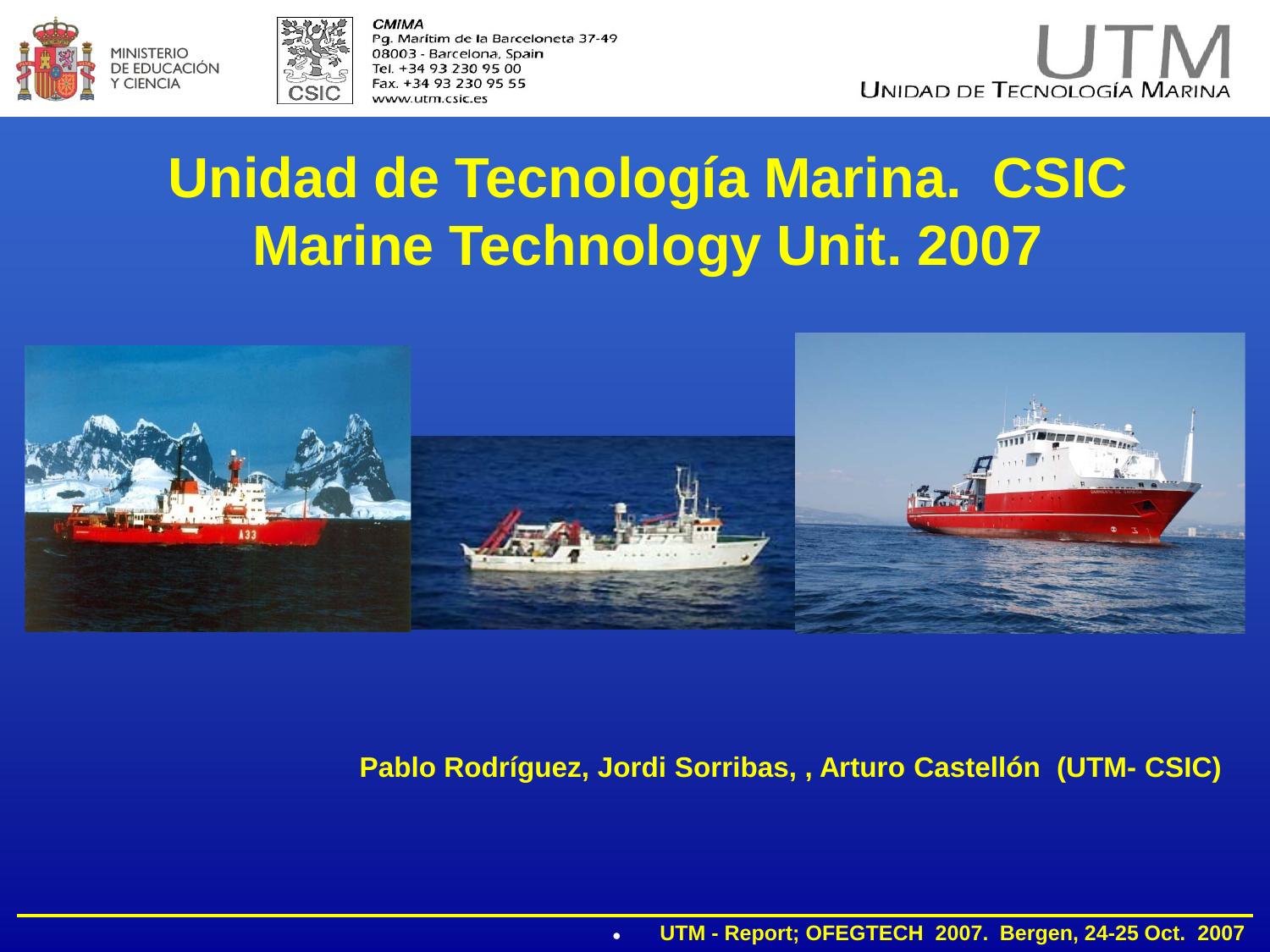



## *Summary*

- **History**
- **Infrastuctures**
- **Organization**
- **Issues of interest**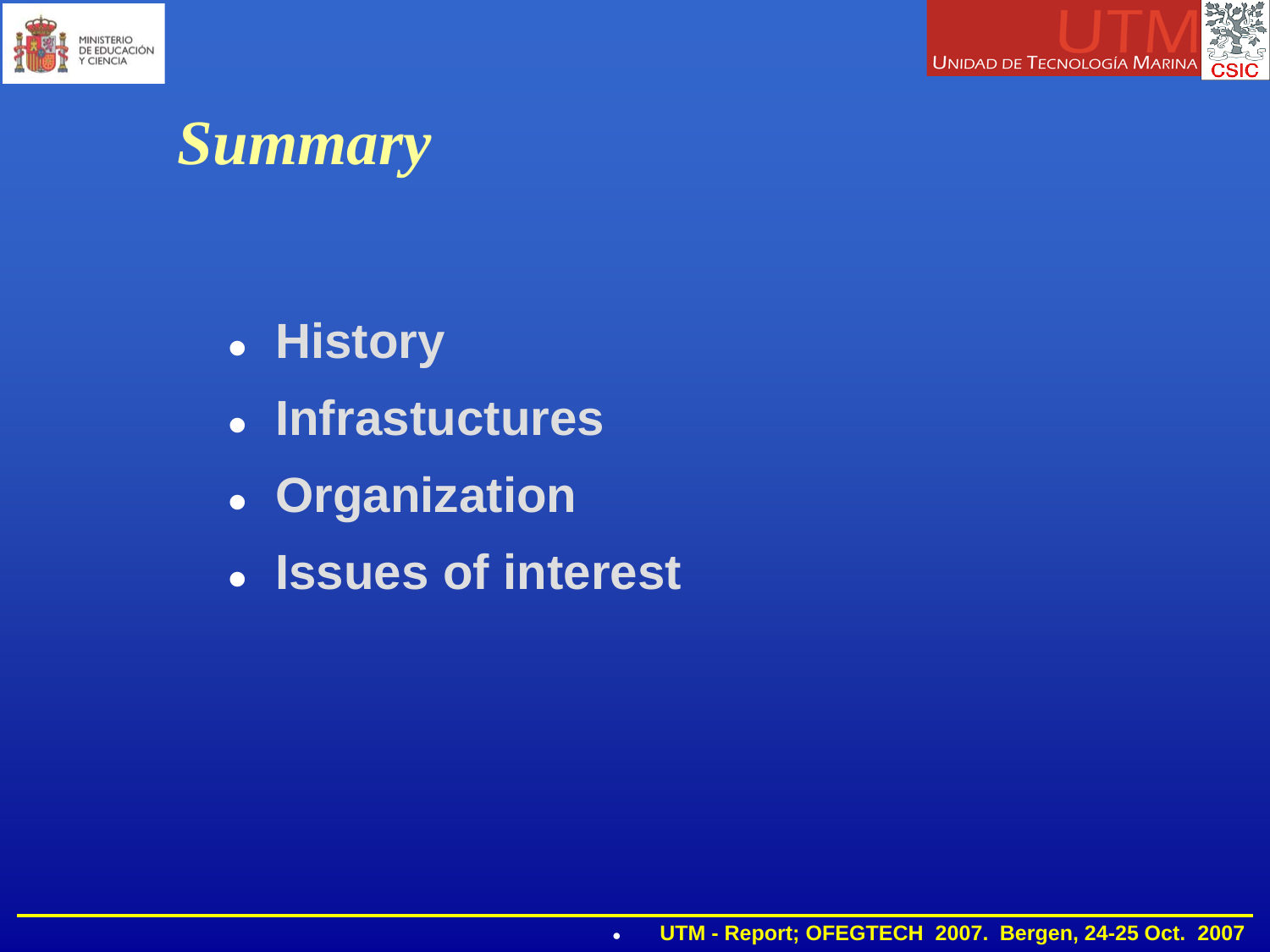



## **History**

- **Born as UGBO in 1994 to provide technical Support to R/V HESPERIDES under the umbrella of Spanish Research Council (CSIC).**
- **1997. Support to the Spanish Antactic Program and R/V García del Cid.**
- **2002. Change name to UTM and location to new premises.**
- **2004. Begin new RV project.**
- **2007. R/V sarmiento de Gamboa officaly delivered to CSIC.**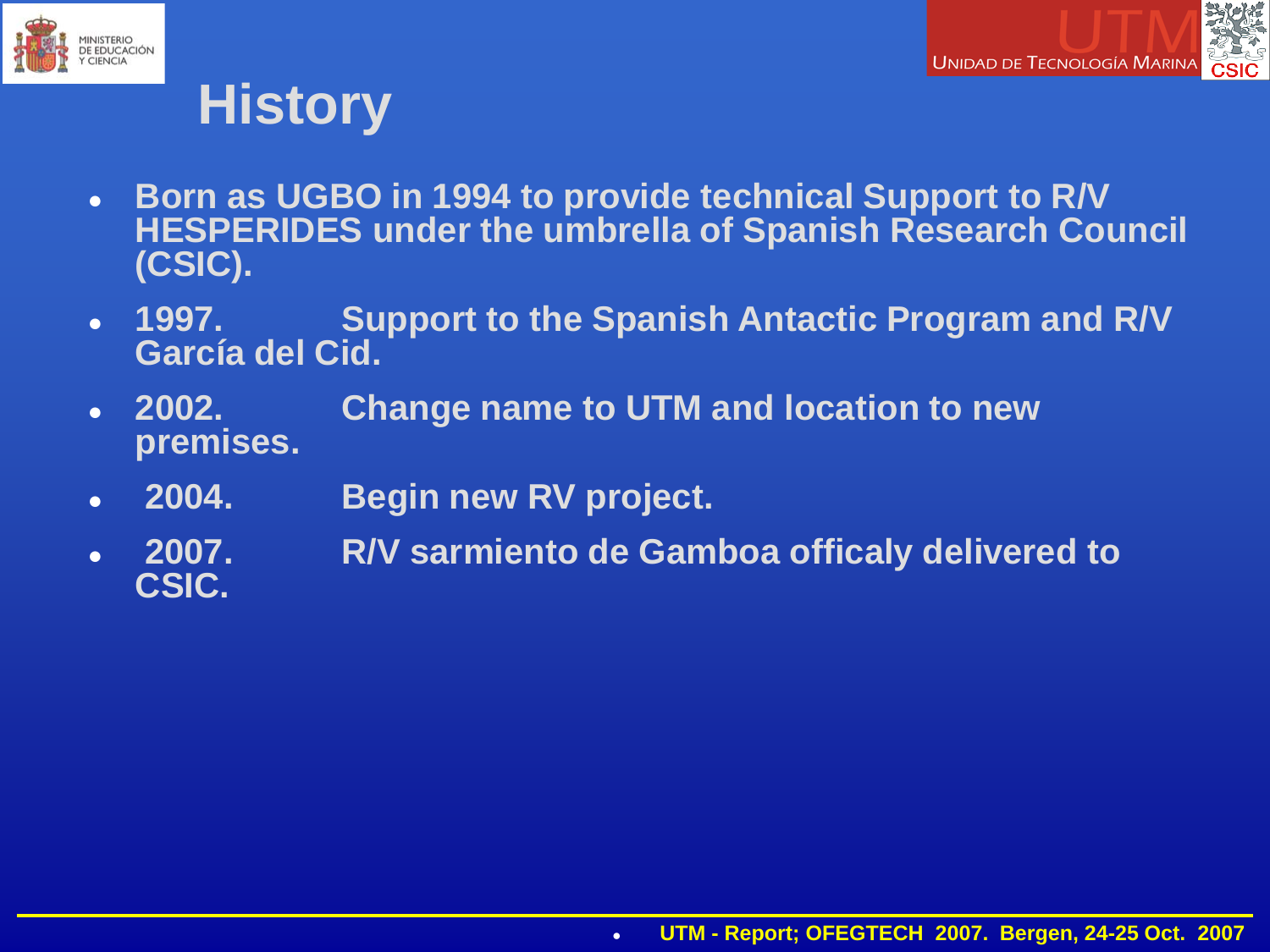



## **Infrastuctures**

- **On-shore premises**
	- **Offices:**
		- **Main office: Barcelona. CMIMA.**
		- **Atlantic Office. Vigo**
	- **Logistics:**
		- **Main office: Barcelona. CMIMA.**
		- **Barcelona port. Warehouse**
		- **Cartagena. Warehouse**
		- **Atlantic office. Vigo.**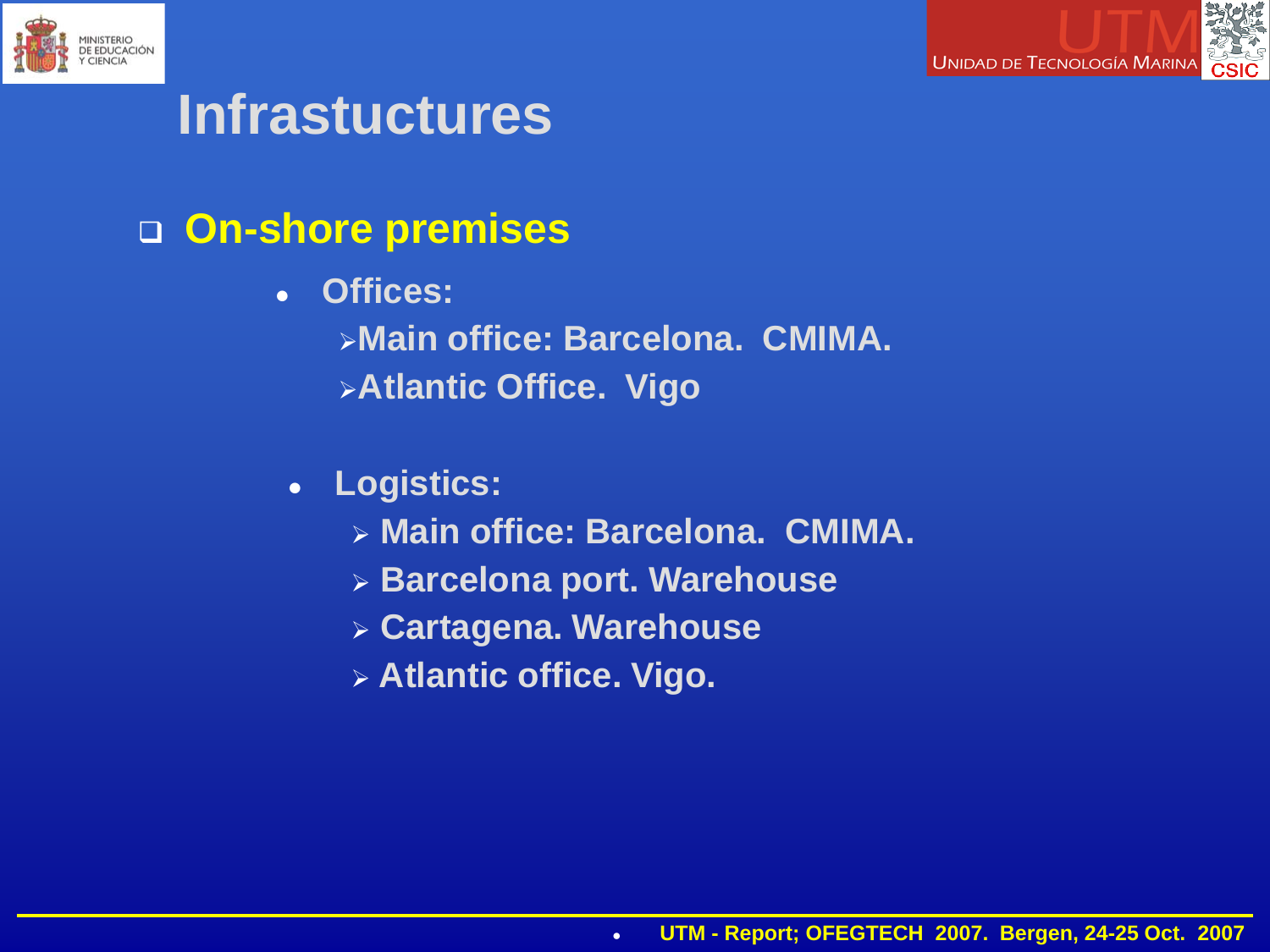



## **Infrastuctures**

## **Ressearch platforms:**

- **Ships:**
	- **R/V Hesperides. [1991]. Length: 82 m.** 
		- **Operator: Spanish Navy. Base: Cartagena.**
	- **R/V García del Cid [1973].** 
		- **Length: 37 m.**
		- **Operator: CSIC. Base: Barcelona**
	- **R/V Sarmiento de Gamboa.**
		- **Length: 62 m.**
		- **Operator: CSIC. Base: Vigo**

## **Laboratories:**

● **Spanish Antarctic base: BAE Juan Carlos I. Location: Livingstone Island. Antactica.**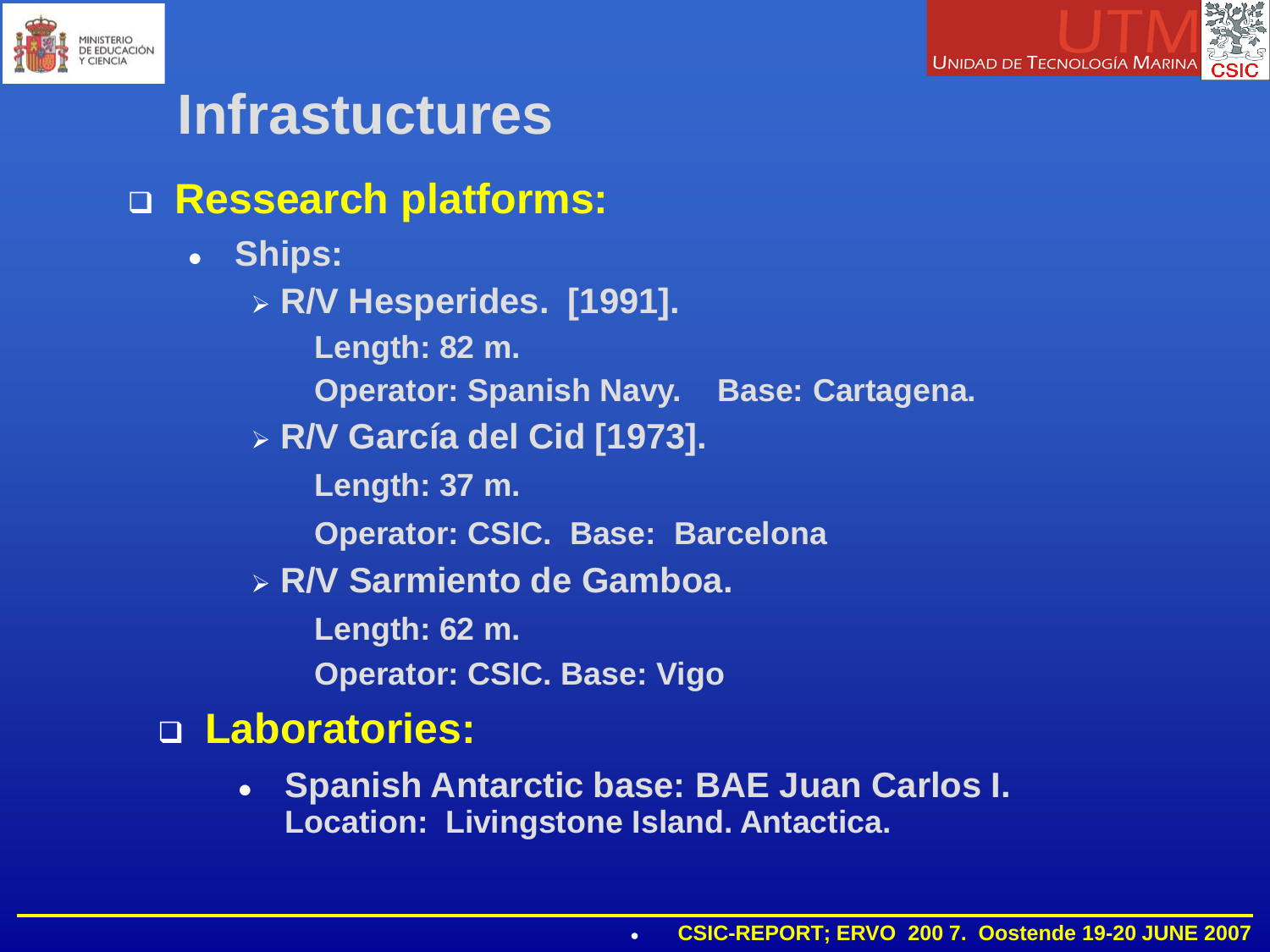



#### **Infrastructure locations**





**Management** 

**Direction** 

**Technical Dept.** 

**HEADQUARTERS** 





**Workshops, mechanics** 

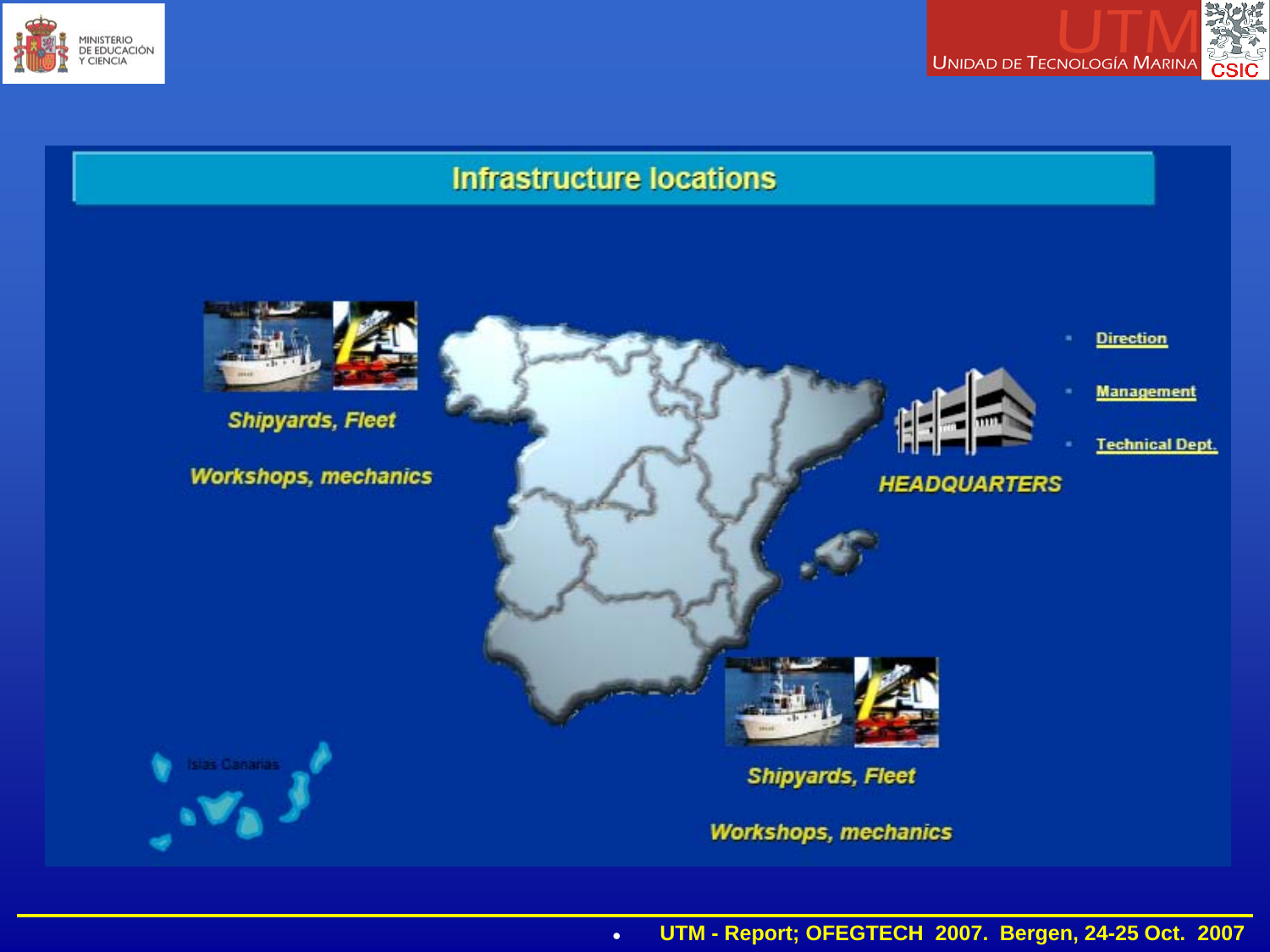

## **Organization**



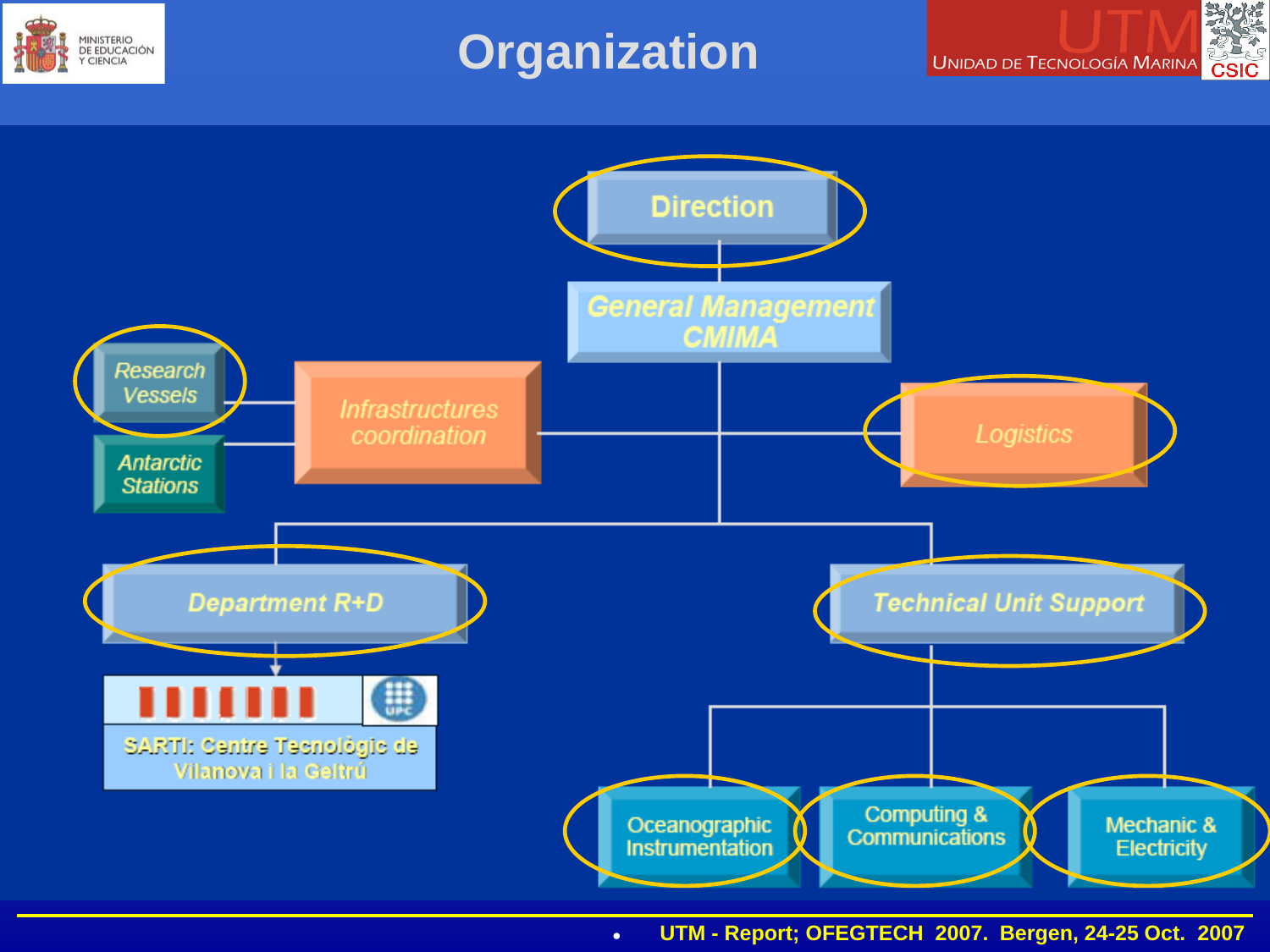#### **OCEANOGRAPHIC INSTRUMENTATION**

#### **OCEANOGRAPHIC ACOUSTIC & GEOHPYSICS**

- **CTD**
- **LHPR**
- **Nu-SHUTLLE**
- **SEASOAR (New)**
- **LADCP (New)**
- **CTD Test tank**
- **MBES (KS, Atlas, Elac)**
- **SBES (Hydro & Bio) (KS)**
- **ADCP (RDI)**
- **POSITONING**
- **GRAVITY**
- **MAGNETICS**
- **DEEP SIDESCAN (DT1)**
- **SEISMICS** 
	- **New digital 6K streamer End 2008**
- **OBS (WHOI model)**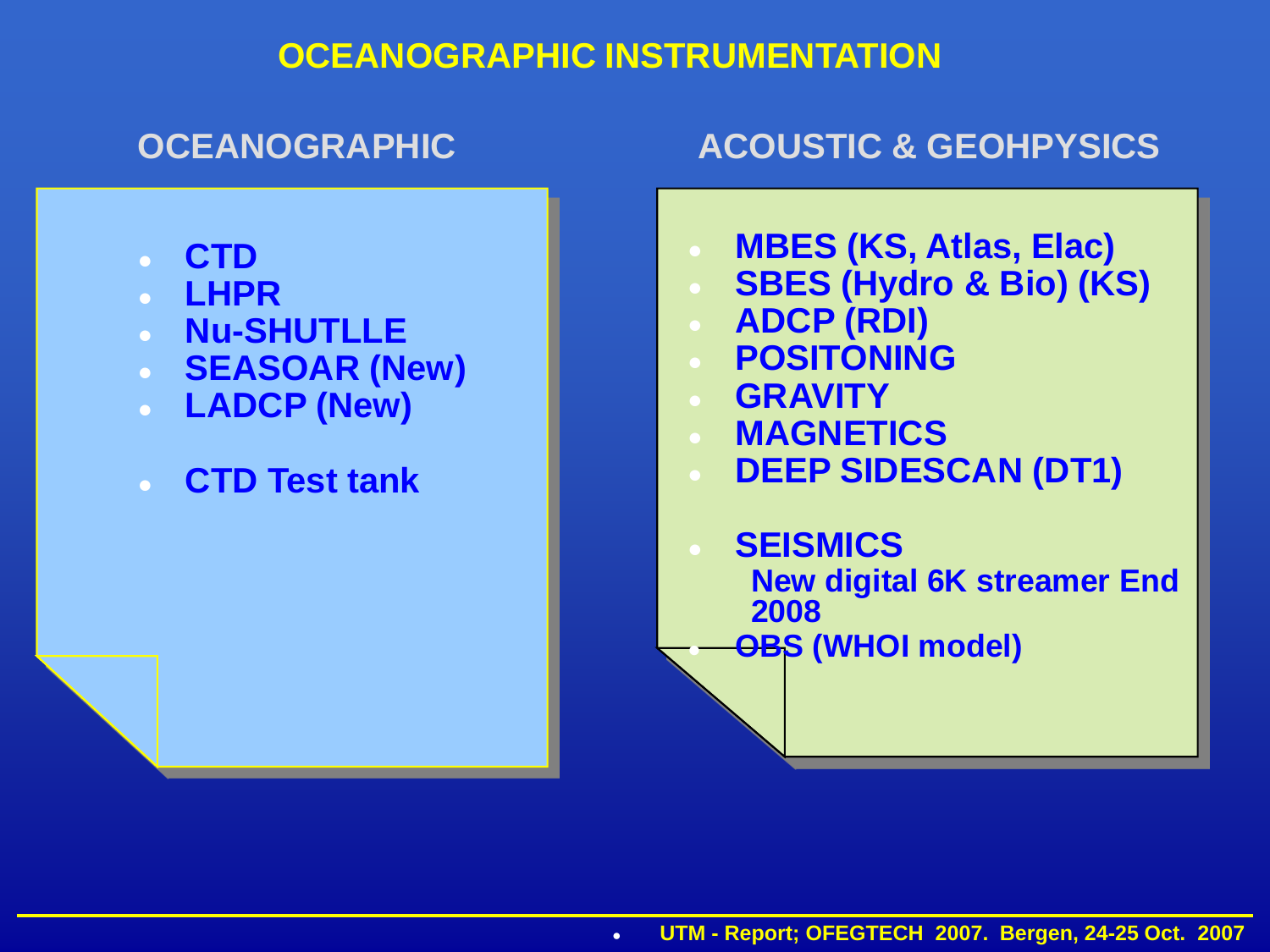





● **2 more external contracts to be defined on 2008**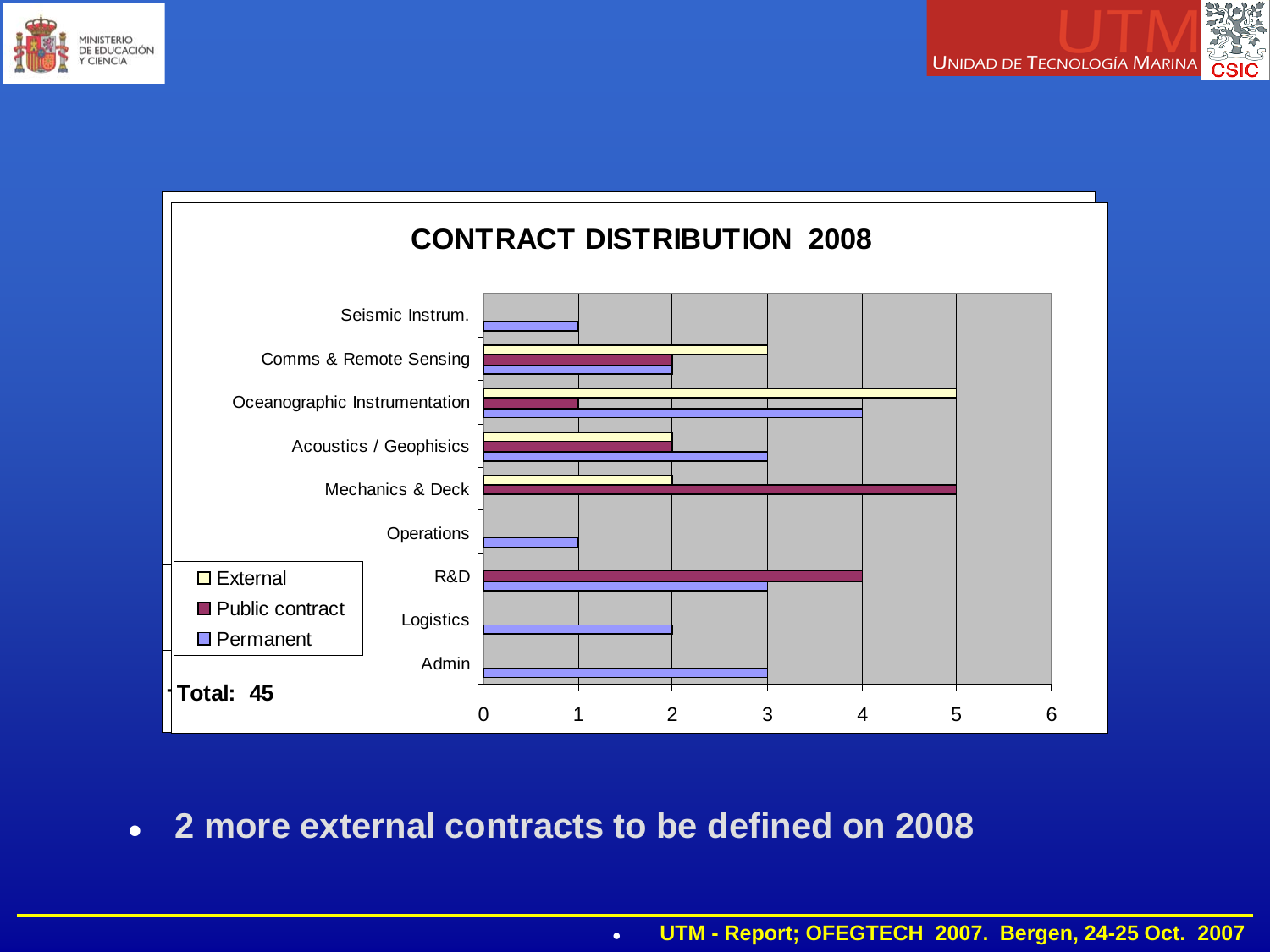



# **Work with other partners ( not OFEG )**

- **Geomar OBS deployment on Hesperides. (2005)**
- **JAGO Geomar deployment on García del Cid. (Sept. 2007)**
- **Victor 600 Capability on Sarmiento de Gamboa (Jan 2008)**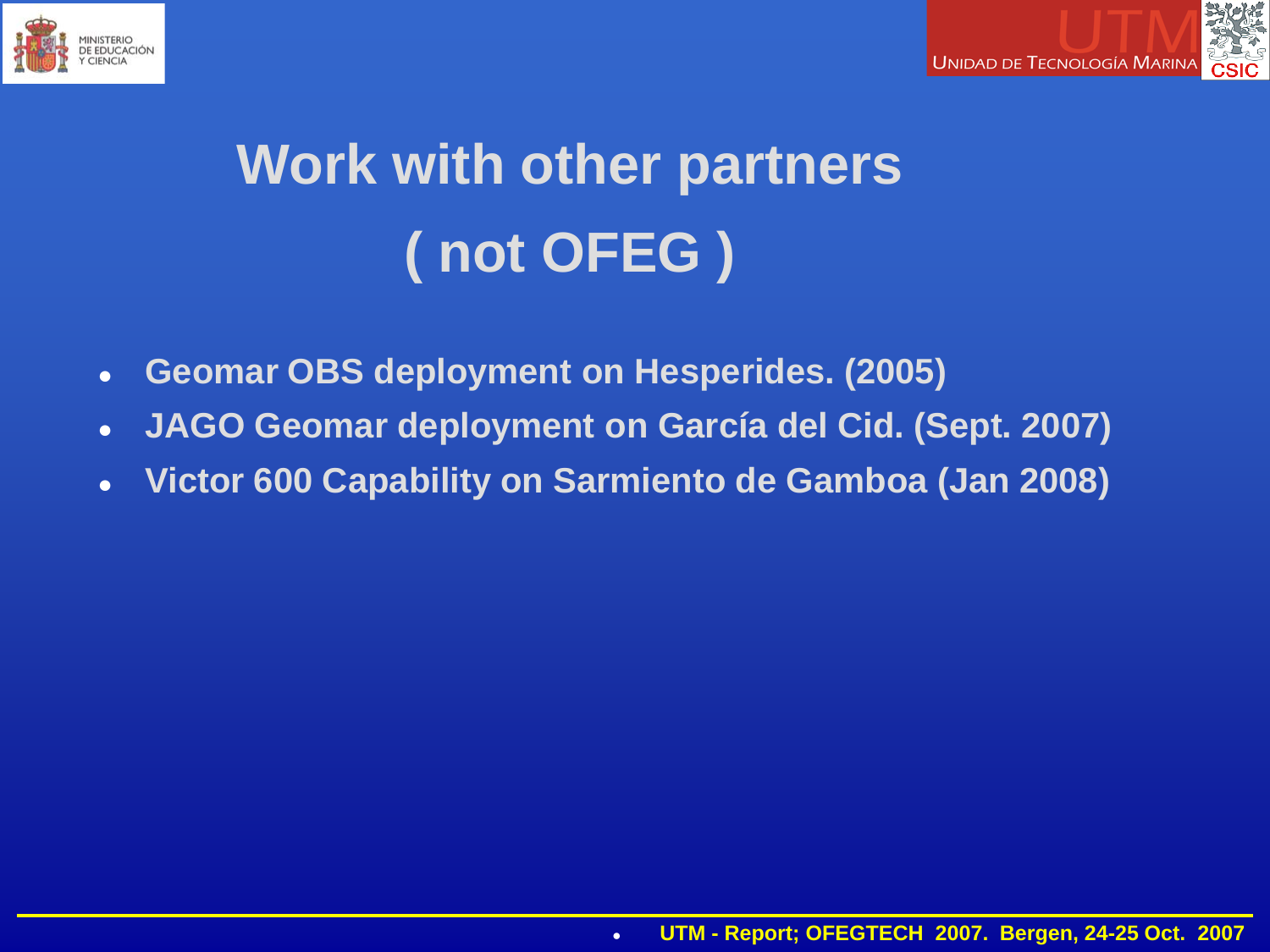



## **Issues of interest.**

- **Technicians cross training.**
- **Joint Calibration facilities**
- **Marine Mammal protection:**
	- **Mitigation.**
	- **Ship's noise reduction & characterization.**
	- **Early Detection (pool of instruments?).**
	- **New instrument specifications.**
- **Operational management.**
- **Standards? (cables, connectors, procedures…)**
- **Bioacoustics**
- **New technologies (comms, vehicles, biological MB, Deep sea observatories )**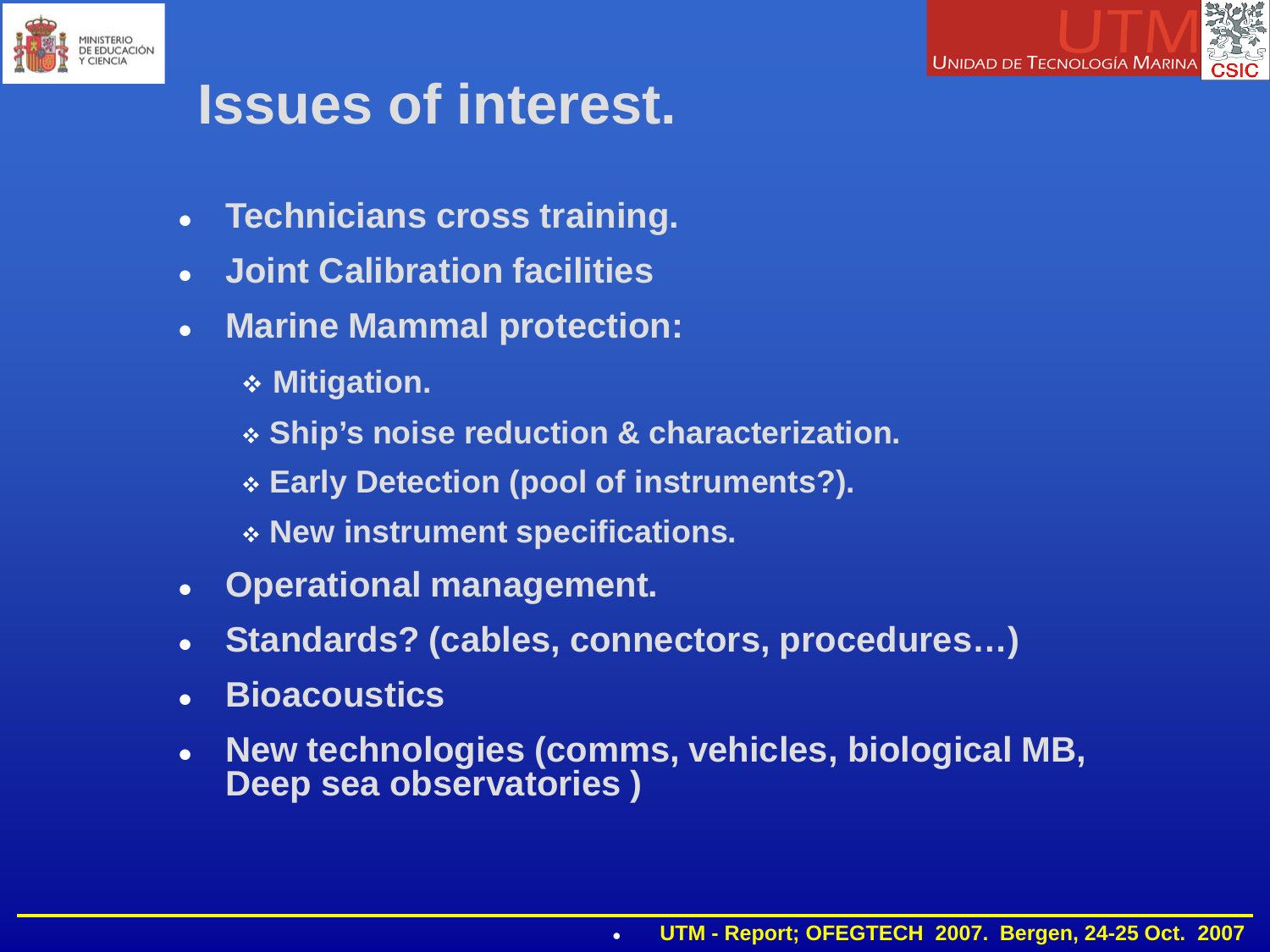



#### **CONTACT INFORMATION**

| <b>Position</b>                                    | <b>Name</b>                                                        | <b>Contact</b>                                                                                                         |
|----------------------------------------------------|--------------------------------------------------------------------|------------------------------------------------------------------------------------------------------------------------|
| <b>.Director</b>                                   | <b>Dañobeitia</b><br><b>José</b><br>$\ddot$ Juan<br><b>Canales</b> | Tf. +34 93 2309500<br>Fax. +34 932309555<br><b>Móbile:</b><br>jjdanobeitia@utm.csic.es                                 |
| <b>.Vicedirector</b><br><b>R&amp;D Coordinator</b> | <b>Jaume Piera</b>                                                 | <b>.Barcelona Office.</b><br>Tf. +34 93 2309500<br>Fax. +34 932309555.<br>jpiera@utm.csic.es                           |
| <b>.Operations</b><br><b>RV Support Dep</b>        | <b>Arturo Castellón</b>                                            | <b>.Barcelona Office.</b><br>Tf. +34 93 2309500<br>Fax. +34 932309555.<br>Mobile: +34 686438965<br>arturoc@utm.csic.es |
| <b>.Logistics</b>                                  | <b>Miguel A. Ojeda</b>                                             | <b>.Barcelona Office.</b><br>Tf. +34 93 2309500<br>Fax. +34 932309555.<br>Mobile: +34 679629485<br>maojeda@utm.csic.es |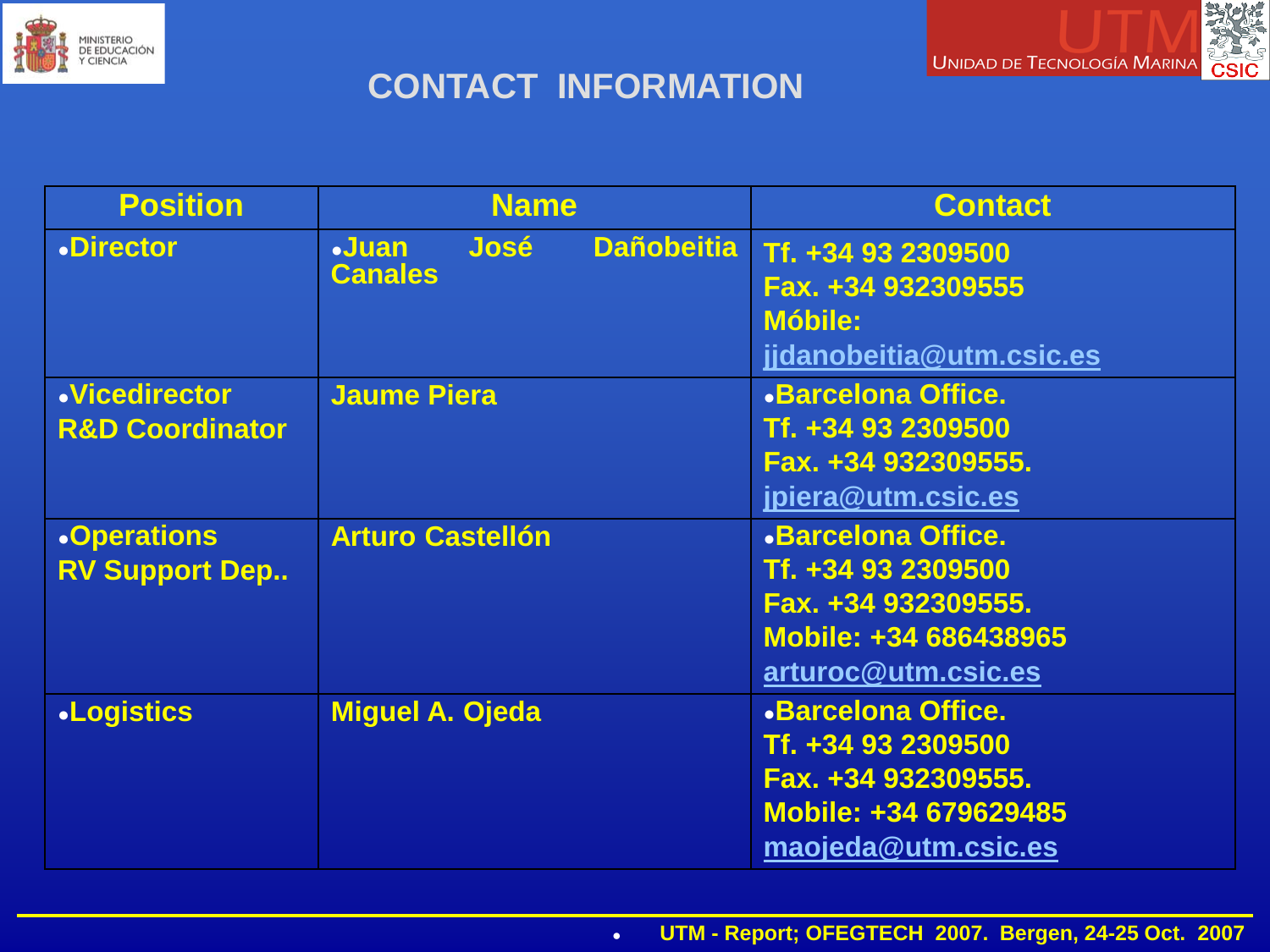



#### **CONTACT INFORMATION**

| <b>Oceanographic</b><br><b>Equipment</b><br>Dept.                         | <b>José A. Pozo</b>    | Tf. +34 93 2309500<br>Fax. +34 932309555.<br><b>Mobile:</b><br>japozo@utm.csic.es          |
|---------------------------------------------------------------------------|------------------------|--------------------------------------------------------------------------------------------|
| <b>Mechanical</b><br>$\mathbf{a}$<br><b>Deck equipment</b><br>Dept.       | <b>Ramón Ametller</b>  | Tf. +34 93 2309500<br>Fax. +34 932309555.<br><b>Mobile:</b><br>rametIler@utm.csic.es       |
| <b>Acoustics</b><br>$\mathbf{g}$<br><b>Geophysics</b><br><b>Equipment</b> | <b>Pablo Rodríguez</b> | Tf. +34 93 2309500<br>Fax. +34 932309555.<br>Mobile: +34 650681453<br>pablo@utm.csic.es    |
| $\mathbf{g}$<br><b>Computing</b><br><b>Communications</b>                 | <b>Jordi Sorribas</b>  | Tf. +34 93 2309500<br>Fax. +34 932309555.<br>Mobile: +34 639703568<br>sorribas@utm.csic.es |